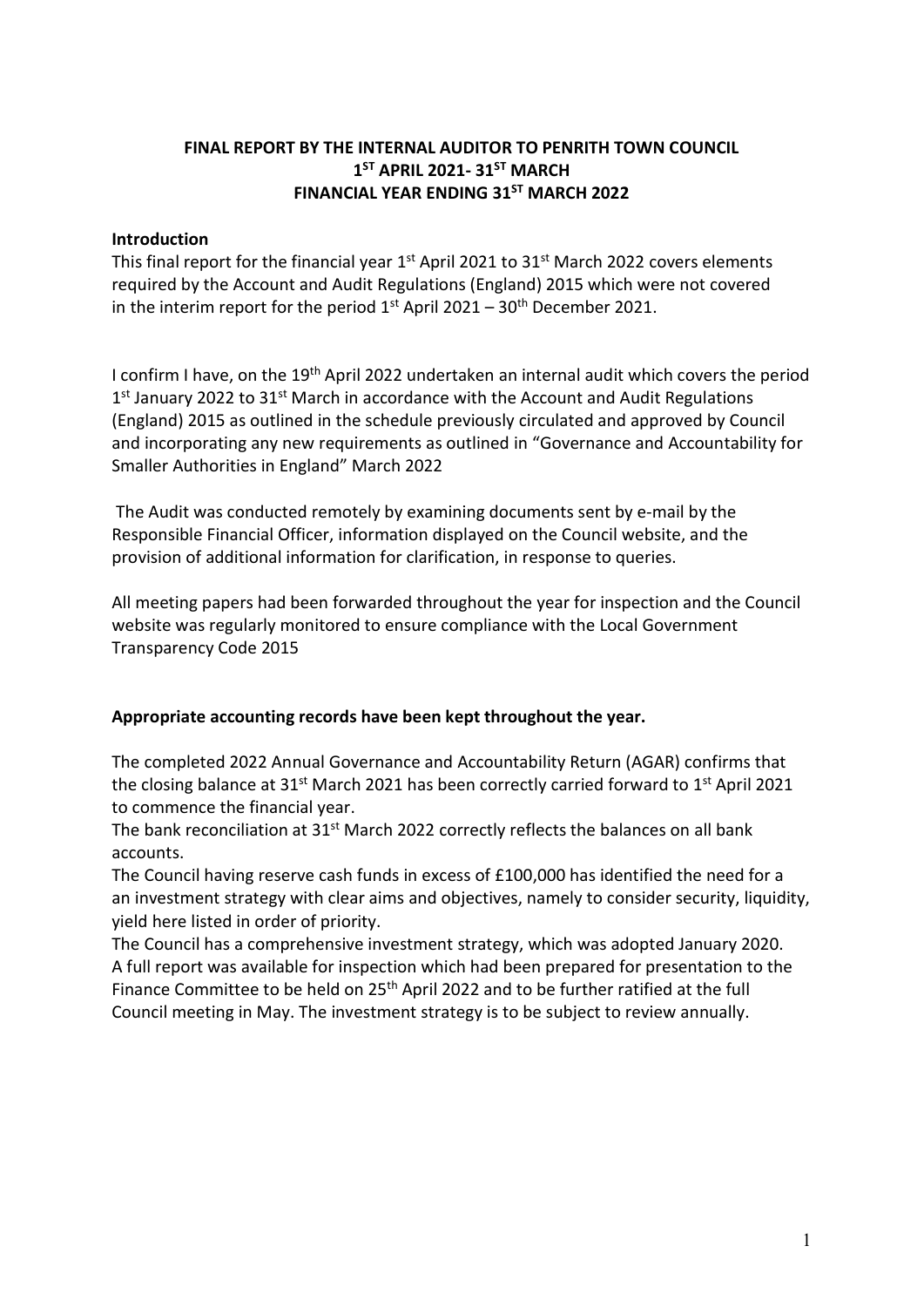#### The authority complied with its financial regulations, invoices supported payments, all expenditure was approved and VAT was accounted for.

The rigorous tendering process for goods and services was evidenced by the documentation available for the recent tender for a Community Caretaker Contract. All tenders and quotes adhere to the up to date Financial Regulations.

A selection of financial transactions was reviewed in excess of £2000.00 There was a detailed audit trail for each of the following transactions:-

|                      |                               | Gross    |
|----------------------|-------------------------------|----------|
| 4511 Acorn Marketing | <b>Town Projects</b>          | £2499.60 |
| 4625 Acorn Marketing | <b>Town Projects</b>          | £2499.60 |
| 4723 Ian Cannon      | <b>Boundary Gates</b>         | £5982.00 |
| 4725 TWM             | <b>Traffic Control System</b> | £3000.00 |
| 4726 TWM             | <b>Traffic Control System</b> | £6750.00 |
| 4727 TWM             | <b>Traffic Control System</b> | £4230.00 |
|                      |                               |          |

Vat reclaims are prepared on a monthly basis. The following documents were forwarded as evidence of accuracy – Sage Reconciliation, Sage Transactions and HMRC verification. The claim for the final month of the financial year  $31<sup>st</sup>$  March 2022 had been reconciled and submitted to HMRC - £6299.00

## The authority assessed the significant risks to achieving its objectives and reviewed the adequacy of arrangements to manage these.

All aspects of this section were covered in the interim report. Further support for assurance was the acknowledgement in the recent tendering document, that the successful contractor would be required to produce risk assessments and the appropriate insurance documents. Suitably qualified persons will undertake inspections of playgrounds and parks and all public assets.

## The Precept requirement resulted from an adequate budgetary process, progress against the budget was regularly monitored and reserves are appropriate.

The Responsible Financial Officer (RFO) with full explanations of the recommendations prepares a budget report and it is presented to the Finance Committee for approval and development prior to recommendations being made to Council. The Council subsequently approves the budget and notes in the Minutes the precept to be requested for the 2022- 2023 financial year. -

The budget is set in time to comply with the District Council's timetable.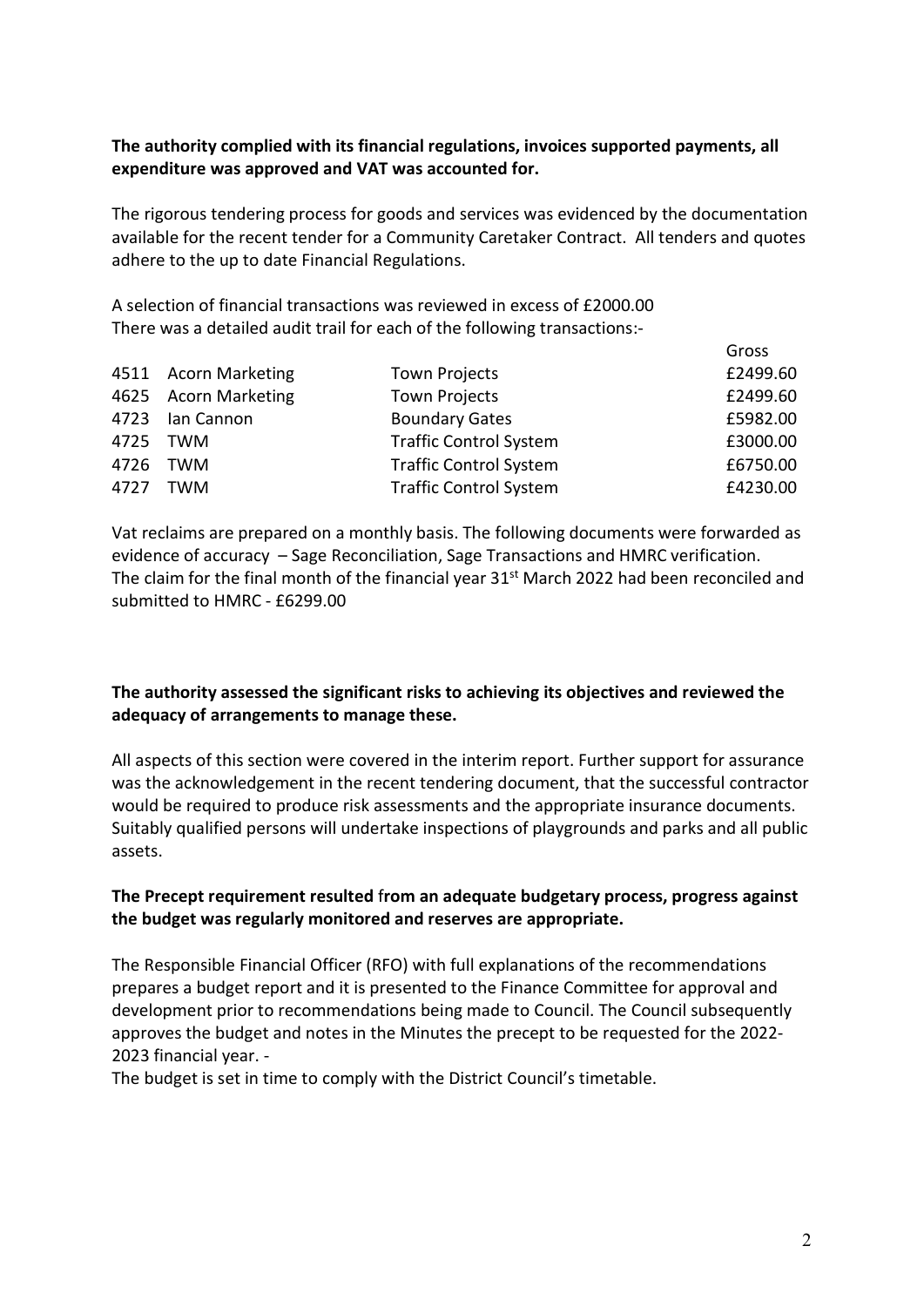## Expected income was fully received based on correct prices, properly recorded and promptly banked and VAT appropriately accounted for.

The Council has minimal income from sources other than the Precept. Where received, it is properly recorded and promptly banked. No cash income.

The Council has 200 allotment plots allocated over 4 sites. Penrith Allotment Association operates the sites on the Council behalf.

# Petty Cash payments were properly supported by receipts, all petty cash expenditure was approved and VAT appropriately accounted for.

The Council does not operate a Petty Cash account.

# Salaries to employees and allowances to members were paid in accordance with the authority's approvals and PAYE and NI requirements were properly applied

All payments reflect salary scales approved by Council. Returns to HMRC are processed by the external accountant. The record with all deductions for staff was properly prepared and available for inspection.

## Assets and investments register were completed and accurate and properly maintained.

The Asset Register for the financial year 2020/21, was adopted 24<sup>th</sup> May 2021 Minute PTC 21/08 ii. The Asset Register for the current financial year has been completed and will be reviewed and adopted, as it is annually, to a scheduled timetable ensuring accuracy for completion of the 2022 AGAR. All investments adhere to the Investment Strategy.

## Accounting statements prepared during the year were prepared on the correct accounting basis – income and expenditure , all schedules, etc agreed and were supported by an adequate audit trail from the core Sage accounts. Debtors and Creditors were properly recorded.

The Council accounts are prepared on an Income and Expenditure basis as required by the Accounts and Audit regulations being an authority with income/ expenditure in excess of £200,000. The Sage Accounts clearly identifies Debtors, Creditors, Receipts in Advance, and Accruals.